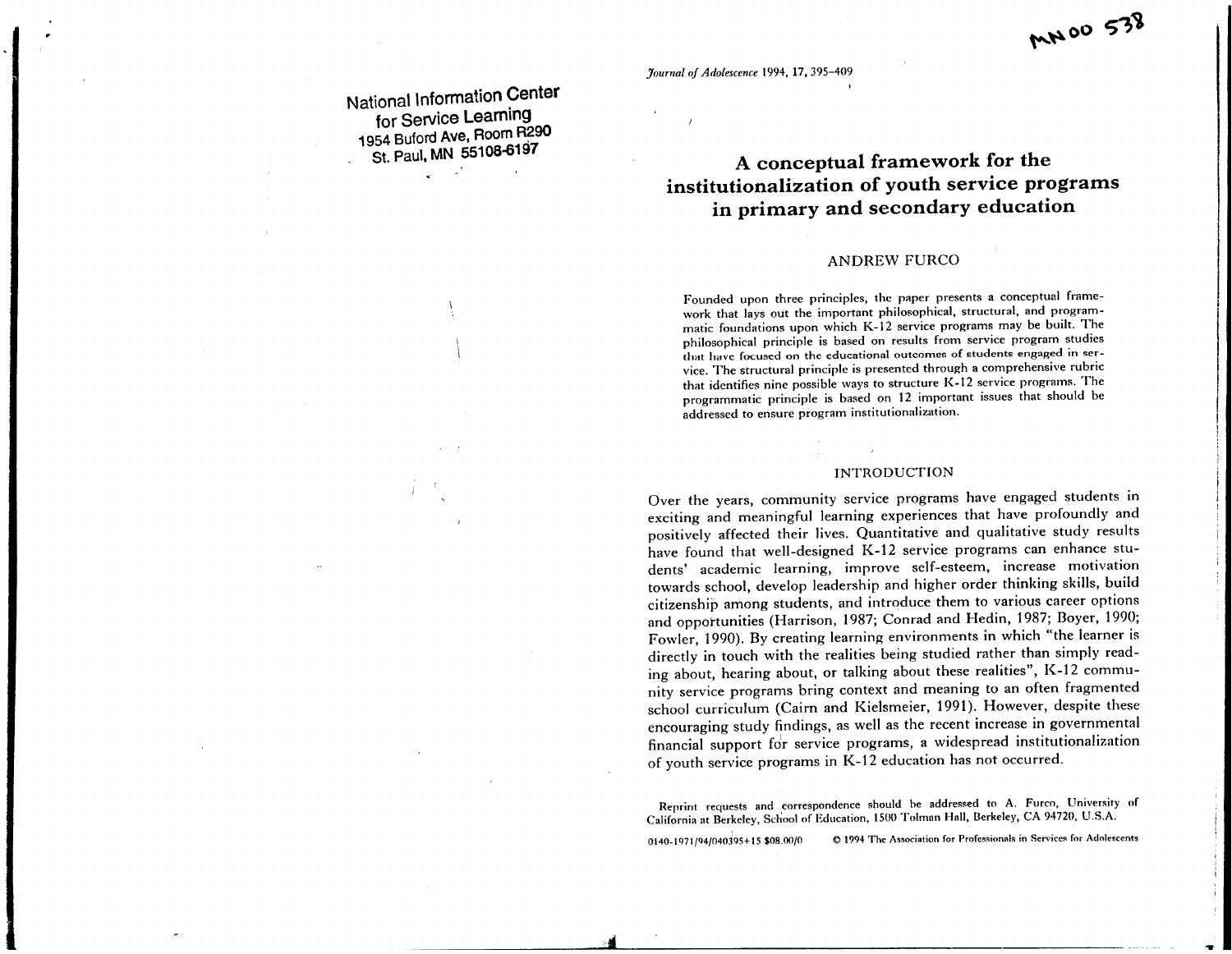One explanation is that various constituents of the educational community are not convinced that service programs are an effective and appropriate way to educate young people. For example, some educational policy-makers maintain the belief that community service programs are exploitative; service programs not only force students to perform duties that distract them from their academic studies, but such programs only benefit the special interest groups that support and sponsor the programs (Conrad, 1990). Teachers have suggested that community service programs add needless paperwork to an already over-burdened system (Conrad, 1990; Harrison, 1987). School administrators have viewed service programs as being legally fraught and politically charged, and parents have compared children in such programs to prisoners who are sentenced to fulfil community service requirements (Furco, 1991 ). Supporting this skepticism, various regulations concerning academic requirements, student employment, transportation liability, and student. health and safety 1 have, in many states, held up efforts to institutionalize service in K-12 education (Cunningham, 1989).

A second explanation is that there is a pervasive lack of clarity regarding the philosophies and purposes which undergird the various types of K-12 service programs. For example, distinctions among terms such as: community service; youth service; volunteerism; service-learning; experiential education; cooperative education; field education; work-based learning; apprenticeship; and internship remain unclear to many educators; often, these terms are mistakenly used interchangeably.

Thus, before service programs can be fully institutionalized in schools, youth service needs a conceptual framework that wili clarify "what is meant by youth service, its aims and how to measure them..." (Lewis, 1988). Much of the existing literature on youth service promotes service program institutionalization by identifying model service programs and the various characteristics that make them successful. However, because service programs are inherently idiosyncratic—their purposes and structures are defined by the school in which they operate, the students they involve, the persons who coordinate them, and the community they serve—the design of a successful service program at one school may not be appropriate for other sites. Currently, no clear, well-defined conceptual framework exists that presents K-12 educators with the universal principles for creating and designing successful and long-lasting site-appropriate service programs.

The conceptual framework presented here attempts to extract from <sup>a</sup> pool of confounding service paradigms the principles essential to institutionalizing service programs in K-12 education. It lays out the foundation upon which all individual school site programs may be built. The frame-

# INSTITUTIONALIZATION OF YOUTH SERVICE PROGRAMS 397

work is founded upon three principles: (1) philosophically, the educational purposes of a program must be identified and defined; (2) structurally, a service program must be designed to serve the identified educational purposes, meet the particular educational needs of the students, and operate effectively in a particular community; and (3) programmatically, every issue raised by the implementation of a service program must be clearly and fully addressed and must be reconciled with a school's existing programs (Shumer, 1987; Lewis, 1988; Conrad and Hedin, 1989; Cunningham, 1989). Collectively, these principles provide the key ingredients for developing educationally sound K-12 service programs that wiil attain institutional longevity.

# PRINCIPLE 1: IDENTIFY AND DEFINE THE PROGRAM'S PHILOSOPHY AND EDUCATIONAL PURPOSES

Quantitative and qualitative studies of youth engaged in service have revealed that K-12 service programs can successfully serve to: enhance academic achievement; enhance social development; enhance personal and moral development; build political and civic participation; and enhance vocational development. ,

Depending on the needs of the participating students, the nature of the local community, and the type of school in which the program operates, <sup>a</sup> service program may be designed to serve any, one or combination of these educational purposes.

### *Academic achievemerzt*

More and more of today's K-12 service programs are being implemented to enhance students' academic achievement. Such programs focus on bringing relevancy to the classroom curriculum by giving students opportunities to integrate curricular and apply academic learning to meaningful, real-life situations. Now nationally referred to as service-learning, such programs are intended to facilitate academic learning by allowing students to develop reasoning skills, exercise abstract and hypothetical thought, and enhance their ability to organize diverse sources of information into a constructive problem-solving process (Newmann and Rutter, 1983).

One often-heard aigument against service programs is that they take time away from students' academic studies and retard student learning. Two studies conducted during the 1970s concluded that engaging students in active learning outside the traditional classroom does not retard their academic achievement (Urie, 1971; University of Pittsburgh, 1975).

...

 $^{\mathbf{4}}$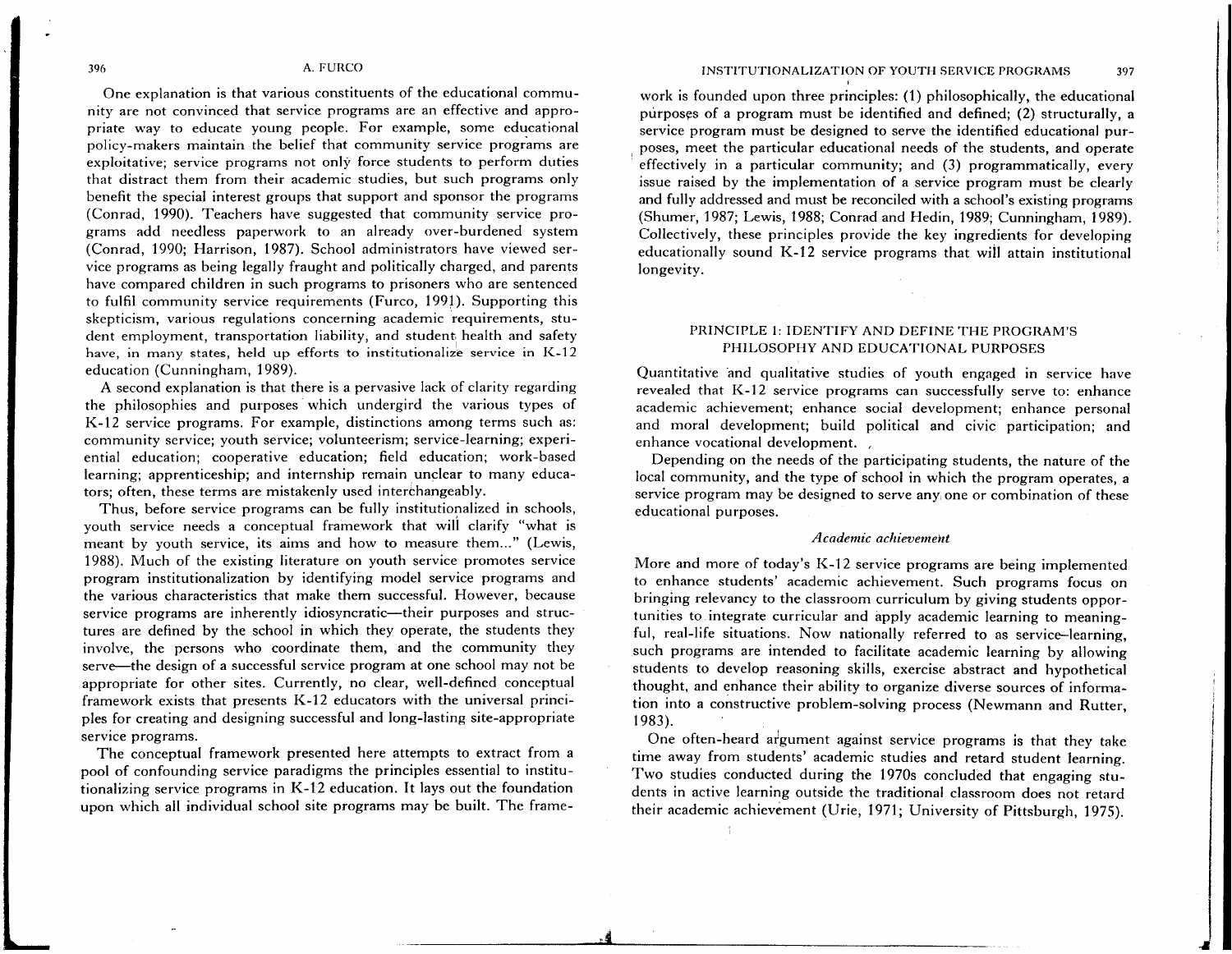### INSTITUTIONALIZATION OF YOUTH SERVICE PROGRAMS 399

### 398 A. FURCO

A 1982 national study of 30 school-sponsored youth participation programs found that students' problem-solving ability, as measured by reactions to a series of real-life situations, increased more for students engaged in community service than for those in comparison groups (Conrad and Hedin, 1987; 1989).

A 1987 meta-analysis of tutoring programs revealed consistent increases in the reading and math achievement scores of both tutors and students engaged in tutoring services {Hedin, 1987). In addition, consistent gains in factual knowledge were observed when researchers used tests designed to measure the kinds of information students were likely to encounter in their community and service experiences (Conrad and Hedin, 1989). And in his review of research studies on field education programs, Williams (1991) concluded that students who participate in field work have higher grade point averages at the completion of their program.

In a nationwide qualitative study of nearly 4000 students involved in service and other experiential education programs, Conrad and Hedin (1982) found that 75% of the students reported learning "more" or "much more" in their participation program than in their regular classes. Similarly, a 1987 analysis of journals of high school social studies students who volunteered in schools and social agencies 4 days a week revealed that more than 95% of the students felt they had learned more or much more than in their regular classes {Conrad and Hedin, 1987).

## *Social development*

In some cases, service programs are specifically designed to build camaraderie among students, improve the community's attitudes towards students, and build students' awareness of community issues {Newmann and Rutter, 1983). Service programs that serve this purpose are often associated with the terms "volunteerism" and "community service". In K-12 education, these often appear as altruistic, after-school programs in which students participate in a school club to take on an issue of personal interest.

Several quantitative studies have looked at the effects of service on <sup>a</sup> number of factors regarding students' social development including social responsibility, attitudes towards others, and sense of belonging. A 1977 study revealed changes in attitudes towards others among students engaged in field education service programs. Usher (1977) concluded that students engaged in field work had a greater tendency to approach others in social interactions as well as have a lower level of anxiety in social situations (in Williams, 1991). Likewise, Newmann arid Rutter {1983) found that students engaged in community service are better able to communicate with others, initiate conversations, and conduct persuasive conversations with adults. A 1982 study of 27 school-sponsored programs found

that youth engaged in service to the community gained in social and personal responsibility (Conrad and Hedin, 1982), and a 1988 study of 44 youth in <sup>12</sup>volunteer projects revealed that service has positive effects on young peo- .Pie's social attitudes and sense of themselves (Hamilton and Fenzel, 1988).

### *Personal and moral development*

Some service programs attempt to build students' intrapersonal leadership qualities and organizational skills. Intrapersonal development is often a goal of service programs which operate as part of leadership courses, student government, and other student-run school organizations. By allowing students to design their own service, work independently, and supervise their peers' service projects, such programs have been powerful in raising self-esteem and improving self-knowledge (Newmann and Rutter, 1983).

Other service programs are focused on promoting and improving students' awareness of particular agencies' or institutions' political or social agenda. Such programs engage students in experiences that allow them to develop moral judgements and build an understanding of right from wrong, and good from bad. These service programs are often the most controversial in that they center around social, political, and moral issues which profoundly affect students' beliefs and values.

Several quantitative studies have shown that attitudes towards self and others are more favorable among students engaged in service. In 1974, Sprinthall (1974) found that high school students who served as peer counselors as part of a psychology course moved from being wary and self-protective to being more trusting and open (in Conrad and Hedin, 1989). Studies by Urie (1971), University of Pittsburgh (1975), and Beister *et al.* (1978) all found positive effects on self-concept among students in field education service programs. Likewise, Usher (1977) found that students engaged in a field work course saw themselves as being more liked and accepted by peers; having greater self-understanding, self-satisfaction, and patience; being less easily distracted; and being less inclined to daydream. From these findings, Usher (1977) concluded that students engaged in such a course tend to be more outgoing, uninhibited, impulsive, and sociable. Luchs (1981) also found that high school students involved in community service had higher self-esteem and gained more positive attitudes towards others than non-participating comparison students.

### *Politiral development*

An often-cited rationale for infusing community service programs in schools is that such programs help increase students' civic participation

. --·--· ......

----------

 $j_{\scriptscriptstyle\sim}$  ,

-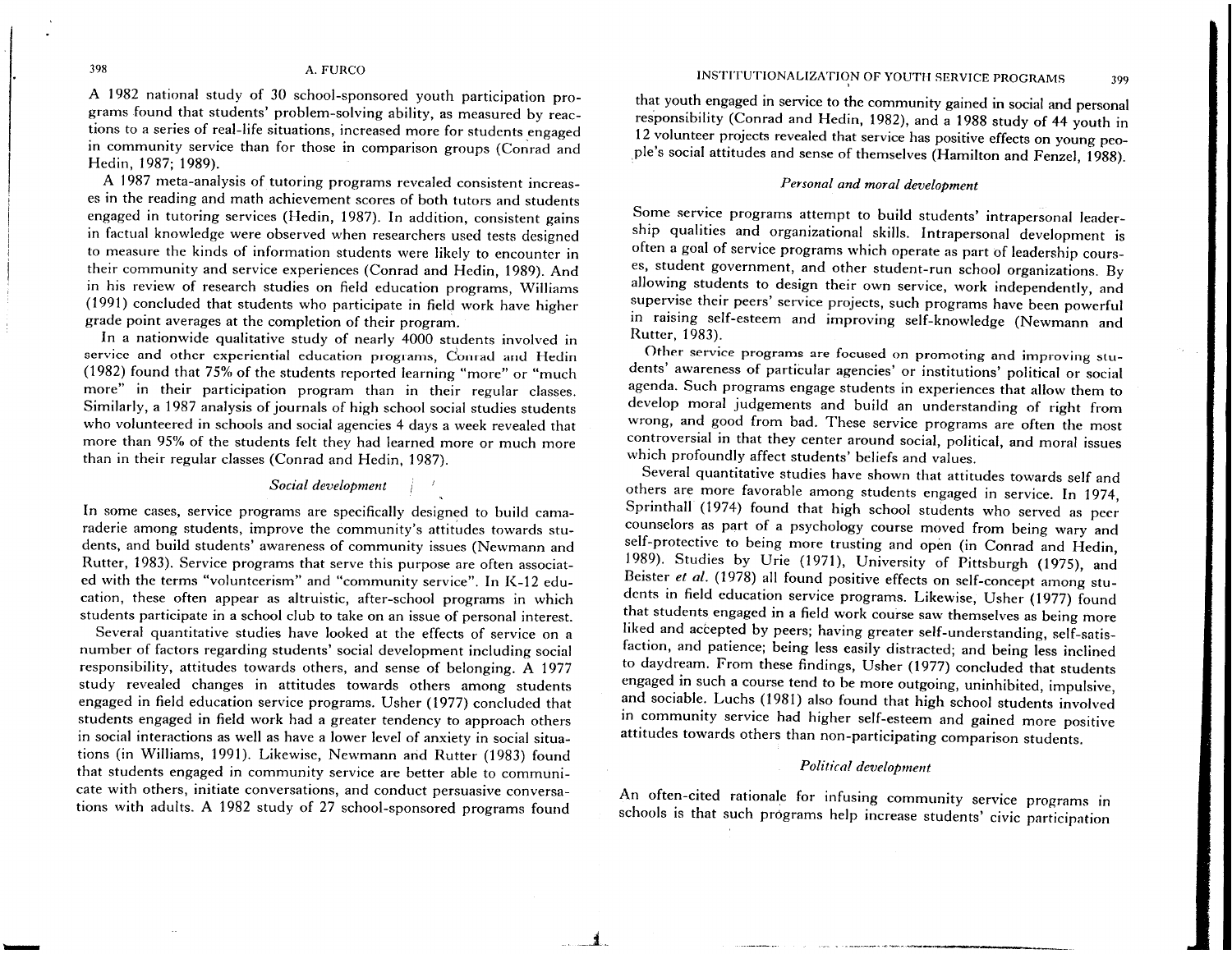Extern and Licen 1995). The station is noted to the the stationary constant and the stationary of the stationary constant in the stationary of the stationary of the stationary constant in the stationary of the stationary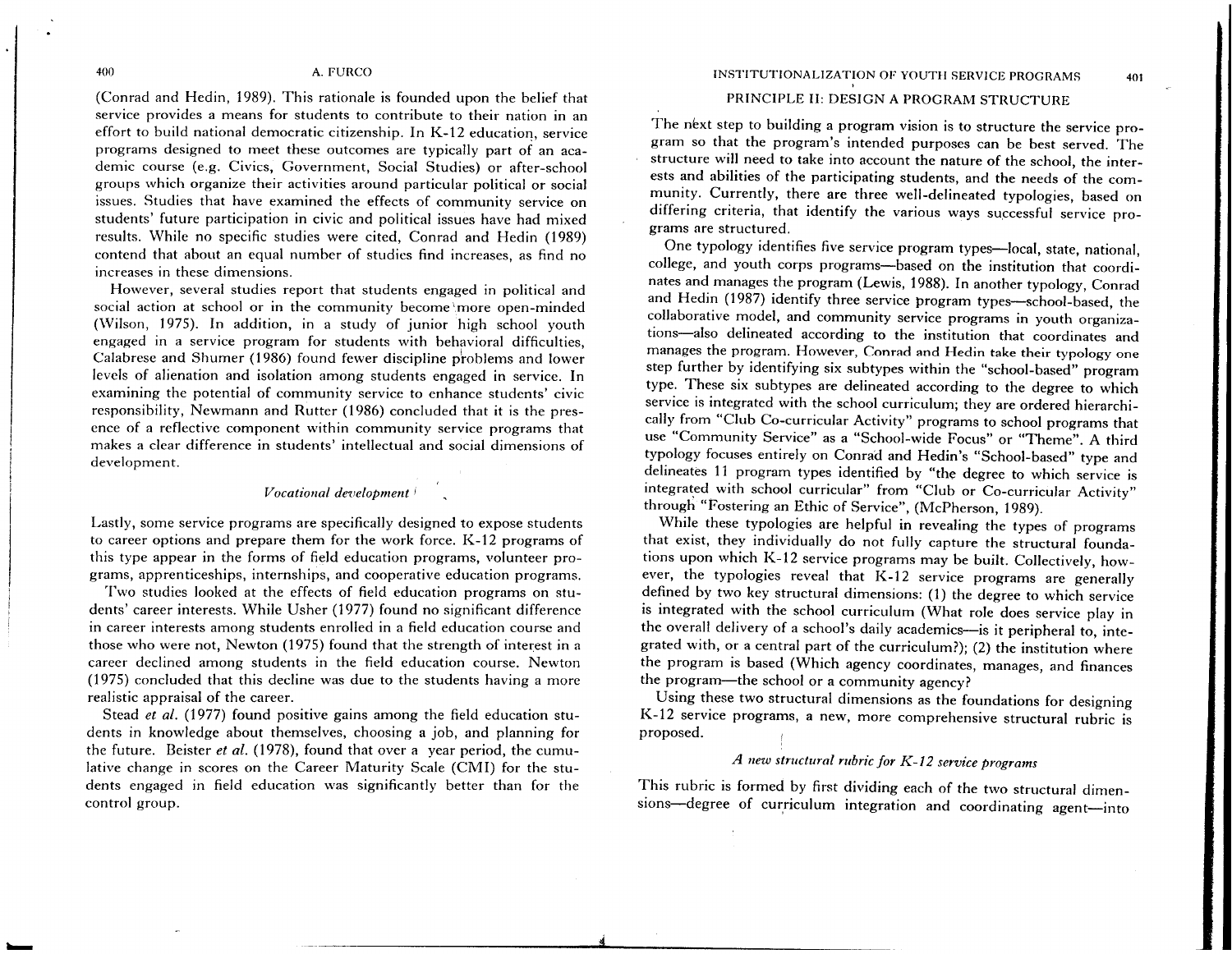### Table l(a). *Structural designs of service programs in K-12 education: peripheral programs\*.*

| School-based                                             | Community-based                                                                      | Sponsor-based                                                                              |
|----------------------------------------------------------|--------------------------------------------------------------------------------------|--------------------------------------------------------------------------------------------|
| The school serves as the<br>coordinating agent           | A local community agency<br>serves as the coordinating<br>agent                      | The agency that<br>offers the service<br>opportunities serves as<br>the coordinating agent |
| Coordinated and supervised                               | Coordinated and supervised                                                           | Coordinated and supervised                                                                 |
| by school administrators or<br>faculty sponsors          | by a local community agency<br>(usually non-profit) that<br>places students at their | by a volunteer-seeking agency<br>that recruits students to serve<br>at its site            |
| typically open to all                                    | service sites                                                                        |                                                                                            |
| students school-wide                                     | typically open to all                                                                | not formally affiliated with<br>any particular school                                      |
| tend to attract altruistic<br>student volunteers willing | students a school-wide                                                               | program or club                                                                            |
| to donate their time for a                               | tend to attract altruistic                                                           | tend to attract altruistic                                                                 |
| specific cause at school or                              | student volunteers who are                                                           | students willing to donate                                                                 |
| in the community                                         | willing to donate their time                                                         | their time to a particular                                                                 |
|                                                          | to a particular community                                                            | agency and its specific causes                                                             |
| unafilliated with any school                             | cause                                                                                |                                                                                            |
| course or curriculum                                     |                                                                                      | especially effective in                                                                    |
|                                                          | unafilliated with any school                                                         | enhancing students'                                                                        |
| often operate as part of                                 | course or curriculum                                                                 | vocational skills                                                                          |
| after-school clubs or student                            |                                                                                      |                                                                                            |
| organizations                                            | often operate as part of an<br>after-school club that is                             | also effective in serving<br>social, political, moral and                                  |
| especially effective in                                  | linked with a local community                                                        | personal educational                                                                       |
| serving social, political,<br>moral, and personal        | agency which supports the<br>club's cause(s)                                         | purposes                                                                                   |
| educational purposes                                     |                                                                                      |                                                                                            |
|                                                          | especially effective in serving                                                      |                                                                                            |
|                                                          | social, political, personal, and                                                     |                                                                                            |
|                                                          | moral educational purposes                                                           |                                                                                            |

**•Peripheral programs: students perform service independent of course curriculum.** 

three categories and then coalescing these categories across both dimensions. This results in nine broadly defined service program designs (See Tables  $1(a)$ ,  $1(b)$  and  $1(c)$ .

Within the first structural dimension-degree of curriculum integration-there are three categories of programs: peripheral programs; integrated programs; and experiential programs. Peripheral service programs operate after school or are offered to students as an elective program in addition to their core curriculum or daily courses. Such programs are not

### :Table l(b). *Structural designs of service programs in K-12 education: integrated programs\*.*

| School-based                                                                                                                                       | Community-based                                                                                                                        | Sponsor-based                                                                                                                                 |
|----------------------------------------------------------------------------------------------------------------------------------------------------|----------------------------------------------------------------------------------------------------------------------------------------|-----------------------------------------------------------------------------------------------------------------------------------------------|
| The school serves as the<br>coordinating agent                                                                                                     | A local community agency<br>serves as the coordinating<br>agent                                                                        | The agency that<br>offers the service<br>opportunities serves as<br>the coordinating agent                                                    |
| Coordinated and supervised<br>by one or more teachers<br>provide students with<br>opportunities to apply                                           | Coordinated and supervised<br>by a local community agency<br>(usually non-profit) that<br>places students at their<br>service sites    | Work especially well for<br>students in academic or<br>vocational programs that<br>concentrate on a particular<br>area of study (i.e. Health, |
| their academic learning to<br>real-life situations at school<br>or in the community<br>incorporate service projects<br>that are dependent upon the | provide students with<br>opportunities to apply their<br>academic learning to real-life<br>situations at school or in the<br>community | Music, etc.)<br>allow students with specific<br>skills to offer their service<br>to the coordinating agency                                   |
| curricular content of<br>particular courses                                                                                                        | place students in a wide range<br>of service opportunities that                                                                        | encourage students to apply<br>specific academic knowledge<br>and vocational skills to real-                                                  |
| offered primarily to those<br>students taking participating<br>courses                                                                             | in some way relate to the<br>content of the particular<br>course(s) in which students                                                  | life situations pertaining to a<br>specific cause or field of study                                                                           |
| especially effective in<br>enhancing academic learning                                                                                             | are enrolled<br>especially effective in<br>enhancing academic learning                                                                 | especially effective in<br>enhancing academic learning<br>and the development of<br>vocational skills                                         |
| also effective in serving<br>social and personal<br>educational purposes                                                                           | also effective in serving<br>social and personal<br>educational purposes                                                               | also effecting in serving<br>social, political, moral, and<br>personal educational purposes                                                   |

**\*Integrated programs: the curriculum drives students' service experiences.** 

4

integrated formally with any of the students' daily curricula and operate peripherally to the students' daily academics (See Table 1(a)). In contrast, integrated K-12 service programs are tightly interwoven with one or more of the students' daily academic subjects. In integrated service programs, classroom learning and service learning go hand in hand; the services students perform enhance classroom learning, and vice versa (See Table  $1(b)$ ). Experiential service programs, on the other hand, are programs in which the service is central to student' learning. Academic learning evolves primarily from the service students perform rather than from a prescribed curriculum offered in a classroom setting (See Table l(c)).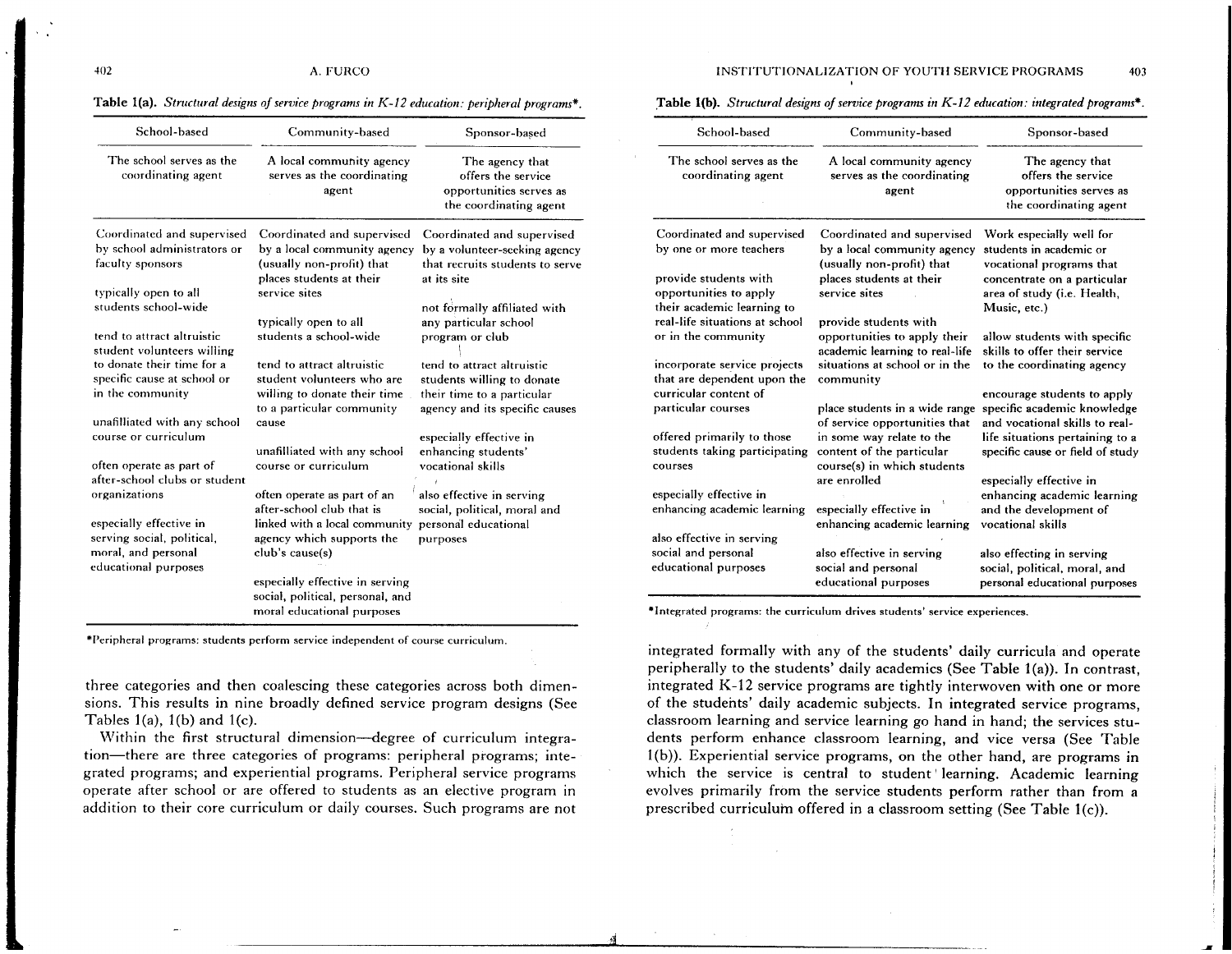INSTITUTIONALIZATION OF YOUTH SERVICE PROGRAMS 405

# Table l(c). *Structural designs of service progrmm in K-12 education: experiential programs•.*

| School-based                                                                                                         | Community-based                                                                                                                                              | Sponsor-based                                                                                                                                           |
|----------------------------------------------------------------------------------------------------------------------|--------------------------------------------------------------------------------------------------------------------------------------------------------------|---------------------------------------------------------------------------------------------------------------------------------------------------------|
| The school serves as the<br>coordinating agent                                                                       | A local community agency<br>serves as the coordinating<br>agent                                                                                              | The agency that<br>offers the service<br>opportunities serves as<br>the coordinating agent                                                              |
| Coordinated and supervised<br>by teachers or school<br>program directors<br>use service as the primary               | Coordinated and supervised<br>by a local community agency<br>that works in collaboration<br>with teachers and other school<br>personnel in placing students  | Coordinated and supervised<br>by a local agency that offers<br>students service opportunities<br>in a particular area of study                          |
| pedagogical strategy for<br>teaching curriculum                                                                      | at particular service sites                                                                                                                                  | allow students in a particular<br>academic or vocational                                                                                                |
| involve every student in the<br>service activity, whether it<br>be for a particular course or<br>school-wide project | use service as the primary<br>pedagogical strategy for<br>teaching curricula                                                                                 | program to apply specific<br>academic knowledge and/or<br>vocational skills to real-life<br>situations at the agency site                               |
| base the course or school<br>curriculum on what students<br>need to know to successfully                             | base the academic curriculum<br>on the skills and knowledge<br>that enable them to learn a<br>variety of skills and to apply<br>their knowledge in a variety | tend to involve students in<br>long-term, intense service<br>projects                                                                                   |
| perform their service<br>assignments                                                                                 | of ways to real-life situations                                                                                                                              | base academic coursework<br>around students service                                                                                                     |
| allow students to derive<br>interdisciplinary knowledge<br>from the daily service<br>experiences                     | place students in a wide range<br>of service opportunities that<br>of skills and to apply their<br>knowledge in a variety of<br>ways to real-life situations | experiences<br>enable them to learn a variety focus classroom instruction on<br>improving students' service<br>site skill and knowledge<br>deficiencies |
| focus learning on real-life<br>issues at school or in the                                                            |                                                                                                                                                              | especially effective in                                                                                                                                 |
| community                                                                                                            | effectively serve academic,<br>social, personal, and/or                                                                                                      | enhancing academic learning<br>and vocational skills                                                                                                    |
| especially effective in<br>serving academic, vocational,<br>social, and personal<br>educational purposes             | vocational purposes                                                                                                                                          | also effective in serving social,<br>political, moral, and personal<br>educational purposes                                                             |

"Experiential programs: students' service experiences *drive* the curriculum.

The second dimension—the coordinating agent—delineates three structural categories that encompass the possibilities for coordinating, managing, and financing a program. K-12 service programs may be schoolbased, community-based, or sponsor-based. School-based programs are

-"'

coordinated by school site personnel. In such programs, school officials operate and maintain the program by placing students in service assignments, supervising their work, and evaluating the students. This does not mean that students only perform service at school; students in schoolbased service programs may perform service both at the school and in the community.

Community-based service programs are coordinated and managed by <sup>a</sup> community agency, located outside of the school environs, which serves as a liaison or intermediary between the school and the various sites at which the students serve. This community agency is responsible for placing students in their service assignments. This community-based organization often has a particular agenda and will engage students in its service. For example, a group committed to promoting democracy and citizenship might place student in assignments that promote these values.

In contrast, sponsor-based service programs are coordinated by the actual agency where students serve; there is no intermediary coordinating agent. An example is provided by hospitals that have well-articulated outreach programs recruiting student volunteers to serve their patients. The school provides the volunteers, but the hospital organizes and manages the entire service program.

According to Shumer (1987) and Conrad and Hedin ( 1989), the educational purpose(s) of a service program will determine the degree to which the program is integrated into the curriculum (peripheral, integrated, experiential) and which institution will act as the coordinating agent (school, community, sponsor). Therefore, the vision for the service program structure will be based on the particular educational purposes the program is intended to serve. Once the educational purposes and structural design of a service program are established, the final step in securing its institutionalization is to consider how its various programmatic issues will be reconciled with the school's other existing programs.

# PRINCIPLE 3: CLEARLY AND FULLY ADDRESS THE PROGRAMMATIC ISSUES

In order for a service program to be accepted and ultimately institutionalized at a school site, a number of programmatic issues must be reconciled with the existing system of academic and statewide requirements (Cunningham, 1989). While the idiosyncratic nature of service programs makes it virtually impossible to define all the programmatic issues, one set, comprising 12 issues, plays a key role in ensuring a service program's success and longevity (See Table 2).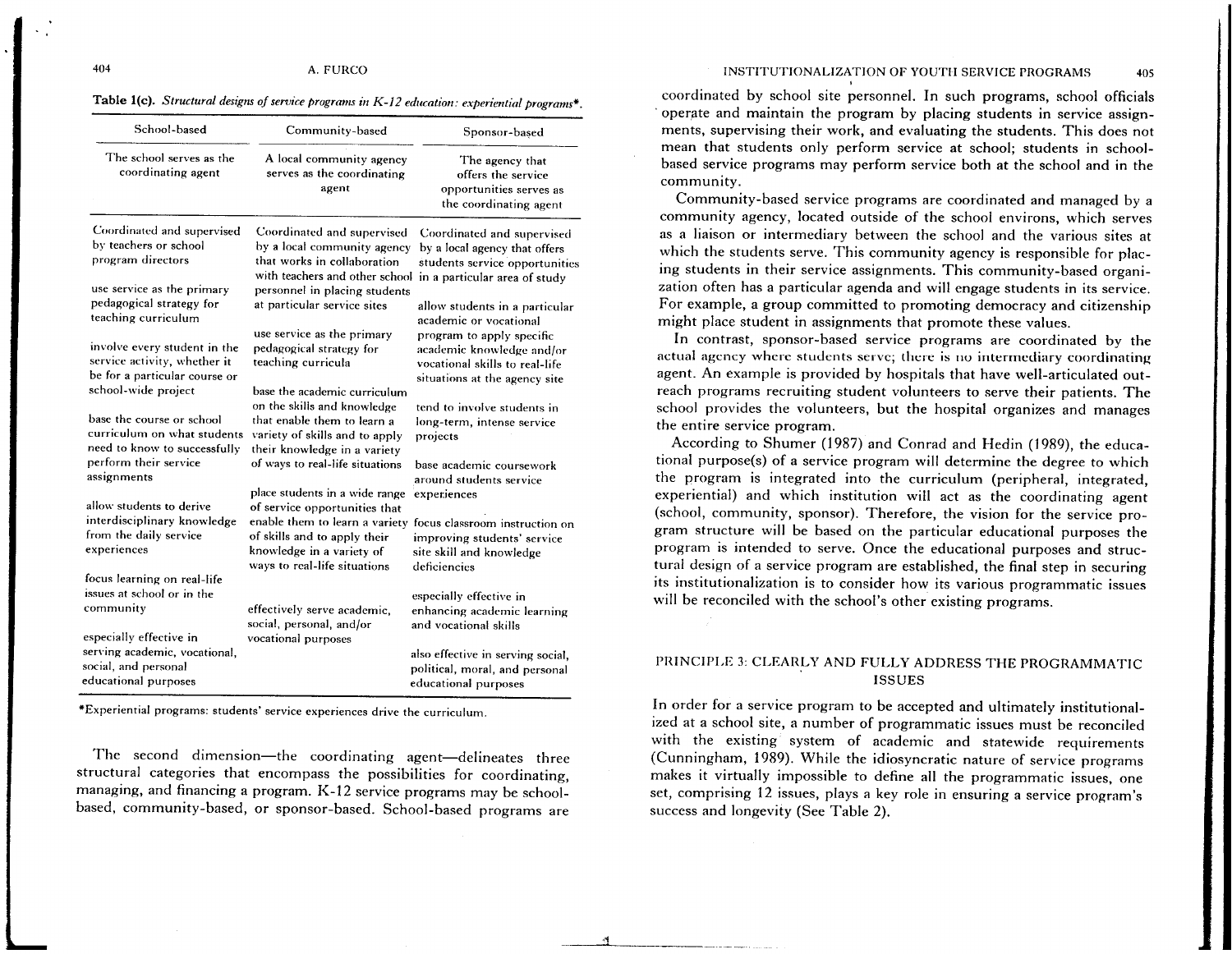Table 2. *Programmatic issues inherent in K-12 service programs.* 

| Issue                                            | Guiding questions                                                                                                                                                                                                   |  |
|--------------------------------------------------|---------------------------------------------------------------------------------------------------------------------------------------------------------------------------------------------------------------------|--|
| (1) Appropriate service<br>opportunities         | What types of service opportunities are available at school<br>and in the community?<br>Which of these opportunities will best serve the program's<br>purposes?                                                     |  |
| (2) Service program<br>requirements              | Will there be a minimum number of hours that students<br>must serve?<br>Which students are eligible to participate?                                                                                                 |  |
| (3) Student assessment<br>criteria               | How will students' work be assessed?<br>Will the assessment focus be on the process or the product?                                                                                                                 |  |
| (4) Compensation and<br>reward system            | How often will students be rewarded for their service?<br>What compensation will they receive?                                                                                                                      |  |
| (5) Student recruitment<br>plan                  | What criteria will be used to select students?<br>How often should students be recruited?                                                                                                                           |  |
| (6) Marketing plan                               | What mechanisms will be employed to promote the<br>program?                                                                                                                                                         |  |
| (7) Transportation<br>options                    | Which modes of transportation are available to students?<br>What travel time factors must be considered?                                                                                                            |  |
| (8) Liability plan and<br>a legal manual         | Who is responsible for students' safety while they are on<br>their service assignments?<br>What are the rights and limitations of the involved parties?<br>What permission or other approvals must parents provide? |  |
| (9) Teacher training<br>and staff<br>development | Which teachers will participate in the program?<br>What role will they play?<br>What will be the focus of the staff development?                                                                                    |  |
| (10) Program funding                             | What funds are available for the program?<br>Which funds are short-term and which are longer-term?<br>What other resources are there to supplement current<br>program funds?                                        |  |
| (11) Program flexibility<br>and change           | Which elements of the program may be eliminated?<br>What alternate plans should be developed?                                                                                                                       |  |
| (12) Program evaluation                          | What data should be collected?<br>Which records need to be maintained and updated?<br>What roles will the service sites play in evaluating the<br>program?                                                          |  |

### INSTITUTIONALIZATION OF YOUTH SERVICE PROGRAMS 407

While two service programs might serve the same purposes and have identical design structures, the manner in which these programmatic issues are addressed will give each program its unique, individual charac-<br>ter and vision. These 12 programmatic issues are derived from recurring discussions on implementing and operating youth service programs that have appeared in a variety of research papers, curriculum guides, and other resource materials (Conrad and Hedin, 1987; Lewis, 1988; Conrad and Hedin, 1989; McPherson, 1989; Kendall, 1990; Cairn and Kielsmeier, 1991).

Many service programs fail quickly because they either start off too ambitiously and become chaotic, do not pursue exciting service options for students, or do not fit well within the existing school culture (Newmann and Rutter, 1986; Cairn and Kielsmeier, 1991). Therefore, clearly defining and fully addressing each of the programmatic issues in the context of the school's culture and overall vision will ensure the likelihood that a service program will triumph over competing school reforms and sustain potential budget cuts.

Given the resistance confronting service programs, it is essential that each programmatic issue be considered in the context of the educational benefits it provides students. For example, a service program is more likely to be accepted if parents and students understand that particular requirements (for instance, no student may serve after 1800 h or all students must serve in pairs of two) exist for the benefit of the participating students. Being able to fully justify and rationalize each programmatic issue provides school officials with strong leverage for justifying a program's existence and securing its institutionalization.

### CONCLUSION

Service programs have long been part of our educational system. However, prevailing misconceptions and confusion surrounding them, coupled with the lack of a conceptual framework that delineates the important principles upon which school-sanctioned service programs may be built, have held up the development of K-12 youth service programs. The conceptual framework presented here establishes a systematic approach to understanding the philosophical, structural, and programmatic foundations that underlie K-12 service programs. It is through such an approach that the confounding paradigms surrounding youth service can be clarified, resistance to youth service programs can be overcome, and a clear vision for institutionalizing powerful and effective service programs can be developed.

!l